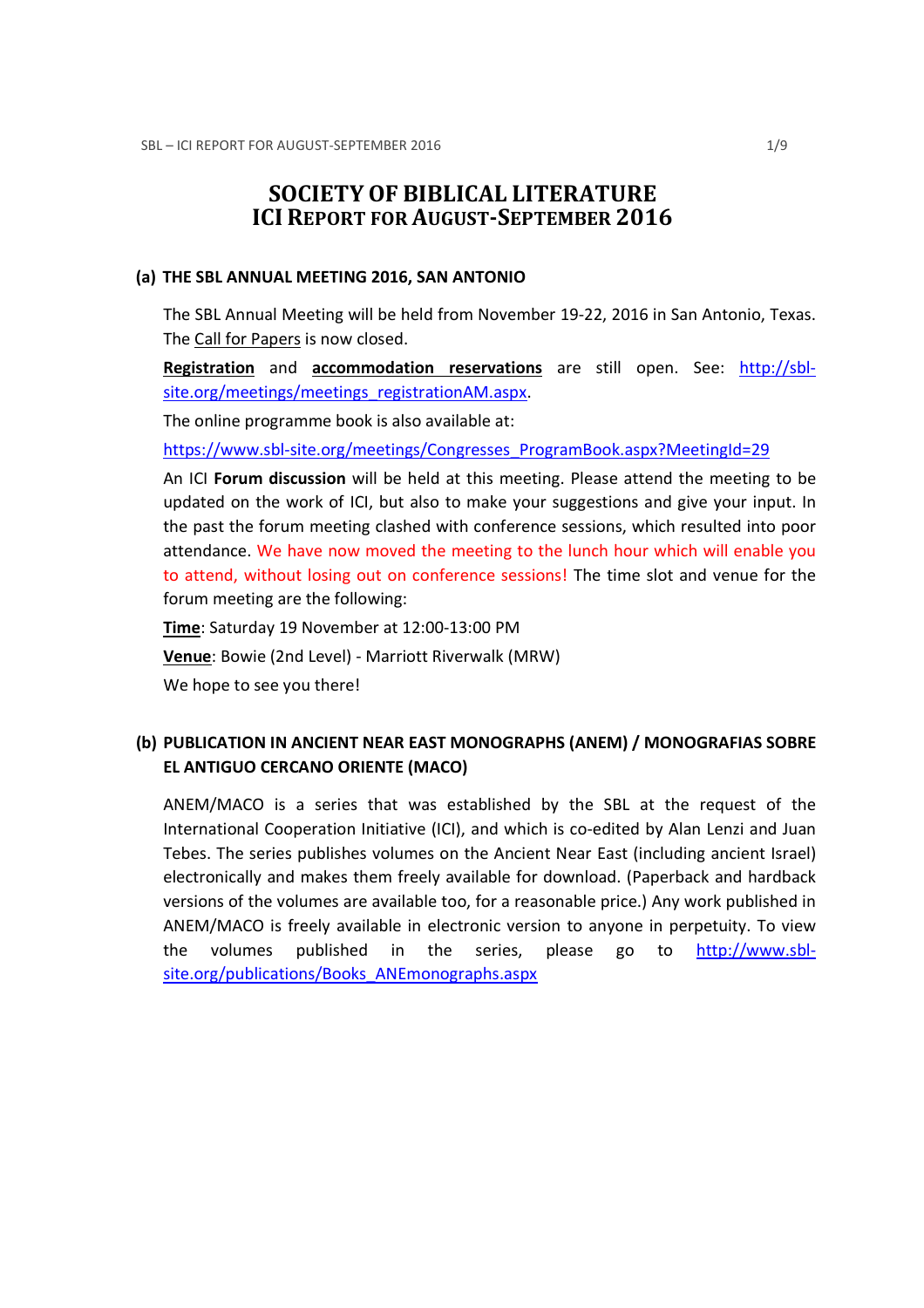## The latest volume in ANEM/MACO is:

## Priests and Cults in the Book of the Twelve

Edited by Lena-Sofia Tiemeyer

This book discusses the depictions of the cult and its personnel in the twelve prophetic books commonly referred to as the Book of the Twelve or the Minor Prophets. The articles in the volume explore the following questions: How did these prophetic writers envision the priests and the Levites? What did they think about the ritual aspects of ancient Israelite faith, including not only the official temple cult in Jerusalem but also cultic expressions outside the capital? What, in their views, characterized a faithful priest and what should the relationship be between his cultic performance and the ways in which he lived his life? How does the message of each individual author fit in with the wider Israelite traditions? Finally, who were these prophetic authors, in which historical contexts did they live and work, and what stylistic tools did they use to communicate their message?

## Features:

- Essays investigate the ways in which key texts in the Book of the Twelve endorse, criticize, seek to reform, or seek to abolish the cult and clergy
- Articles focus on the books of Hosea, Joel, Amos, Zephaniah, Zechariah, and Malachi, but include other texts
- Exploration of how the attitudes towards cult and clergy in these key texts tie in with the attitudes found elsewhere in the Book of the Twelve

To download the book for free, paste the following link into your browser: http://www.sbl-site.org/assets/pdfs/pubs/9780884141532\_OA.pdf

## (c) PUBLICATION IN INTERNATIONAL VOICES IN BIBLICAL STUDIES (IVBS)

IVBS is a series that was established by the SBL at the request of the International Cooperation Initiative (ICI), and which is co-edited by Monica Melanchthon and Jione Havea. IVBS encourages in particular submissions from scholars in the present seven international regions for which it has editorial boards: Africa, Central and Eastern Europe, Latin America, Middle East-South Asia, Northeast Asia, Pacific, and Southeast Asia. Interregional collaborations are also welcome. IVBS publishes works in English and in any other language for which its editors can find qualified peer reviewers. Any work published in IVBS is freely available to anyone in perpetuity. The series publishes work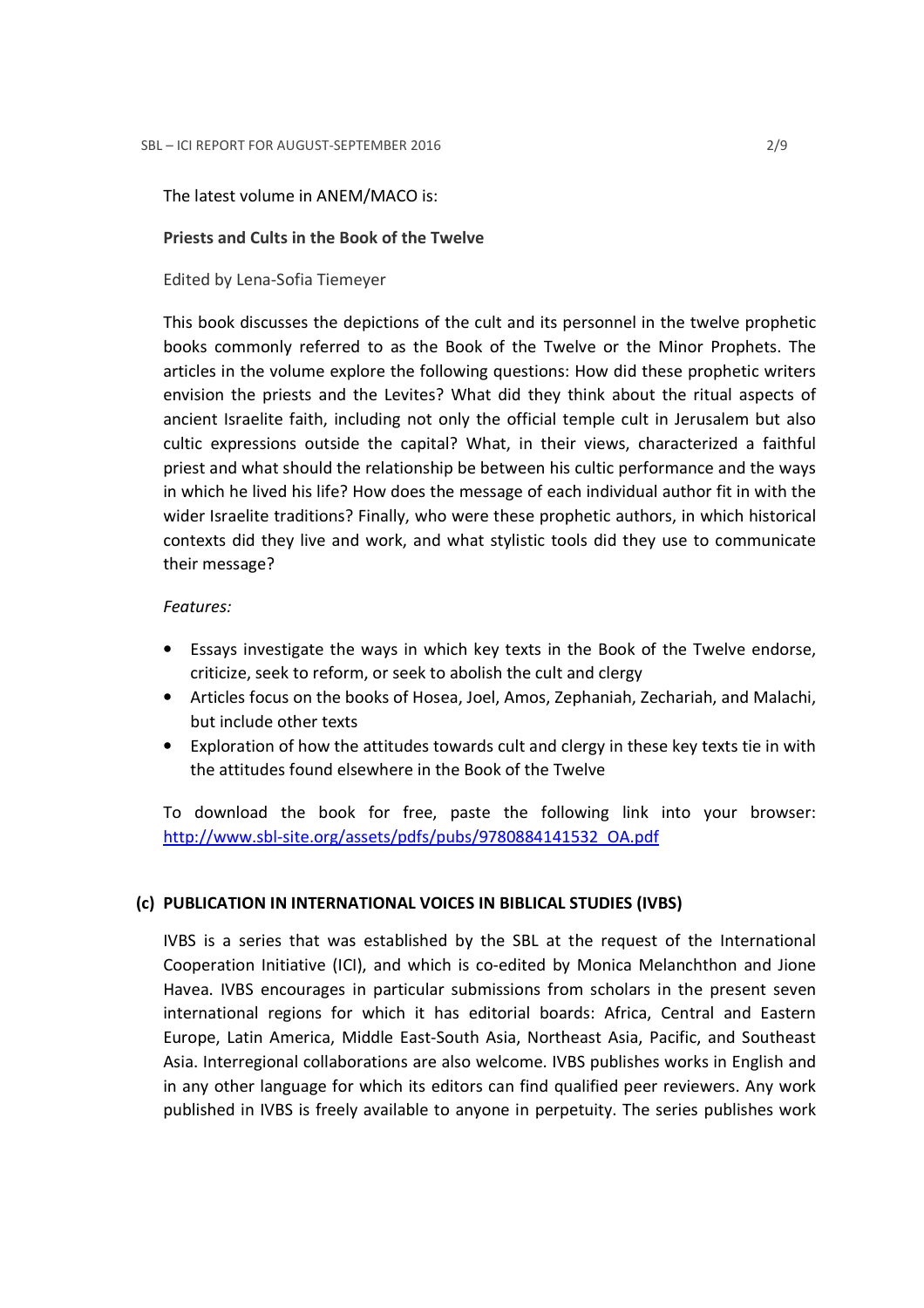generally in the area of reception history and criticism. The scope is not limited to any particular biblical text or historical timeframe. The works will mainly be published in English and, wherever possible, also in primary languages of authors. For more information please go to http://ivbs.sbl-site.org/home.aspx. If you would consider publishing your work in this series, feel free to contact one of the two general editors, Monica Melanchthon or Jione Havea.

The latest volume in IVBS is:

## Reading Ruth in Asia

Edited by Jione Havea and Peter Lau

This monograph contains readings of texts and themes from the Book of Ruth by scholars from Asia. There is a strong mix of postcolonial and contextual flavors in the essays, which together give readers a taste of Biblical Criticism in Asia. Special attention is given to the literary, cultural, gender and minoritized subjects in the Book of Ruth.

To download the book for free, paste the following link into your browser: http://ivbs.sbl-site.org/uploads/9780884141006\_OA.pdf

## (d) PUBLICATIONS: ONLINE BOOKS – NEW BOOKS ADDED

(For the full list, please go to http://www.sbl-site.org/publications/Books\_ICIbooks.aspx)

## Was There a Wisdom Tradition? New Prospects in Israelite Wisdom Studies

Sneed, Mark R. Was There a Wisdom Tradition? New Prospects in Israelite Wisdom Studies. Ancient Israel and Its Literature 23. Atlanta: SBL Press, 2015.

This collection of essays explores questions that challenge the traditional notion of a wisdom tradition among the Israelite literati, such as: Is the wisdom literature a genre or mode of literature or do we need new terminology? Who were the tradents? Is there such a thing as a "wisdom scribe" and what would that look like? Did the scribes who composed wisdom literature also have a hand in producing the other "traditions," such as the priestly, prophetic, and apocalyptic, as well as other non-sapiential works? Were Israelite sages open to nonsapiential forms of knowledge in their conceptualization of wisdom?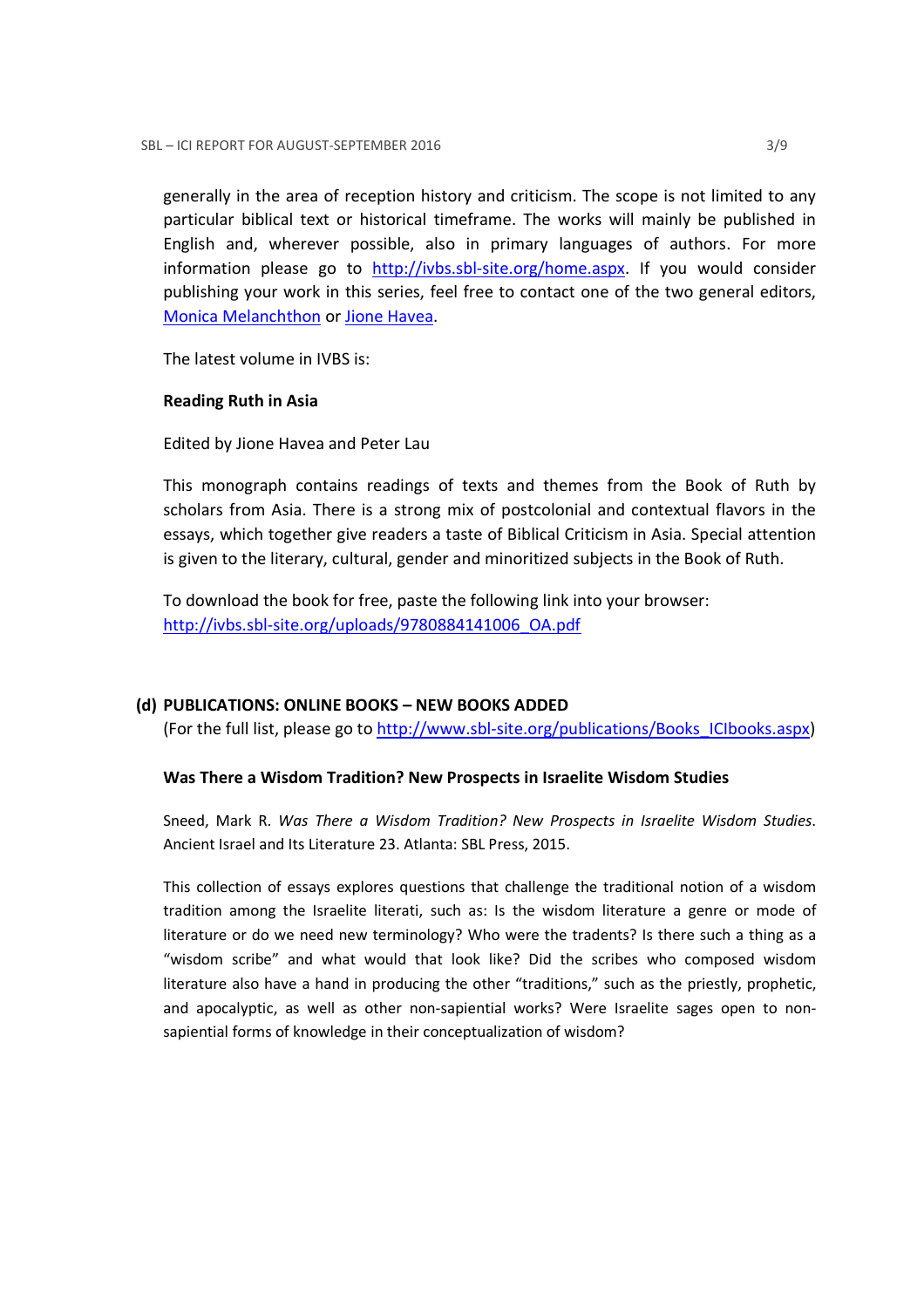#### Scripturalizing Revelation: An African American Postcolonial Reading of Empire

Darden, Lynne St. Clair. Scripturalizing Revelation: An African American Postcolonial Reading of Empire. Semeia Studies 80. Atlanta: SBL Press, 2015.

Darden's reading of Revelation examines John the Seer's rhetorical strategy, in general, and imperial cult imagery in chapters 4 and 5, in particular, through the lens of an African American scripturalization supplemented by postcolonial theory. The scripturalization proposes that John the Seer's signifyin(g) on empire demonstrated that he was well aware of the oppressive nature of Roman imperialism on the lives of provincial Asian Christians. Yet, ironically, John reinscribed imperial processes and practices. Darden argues that African American biblical scholarship must now attend adequately to these complex cultural negotiations lest it find itself inadvertently feeding the imperial beast.

#### Island, Islanders, and the Bible: RumInations

Jione Havea, Margaret Aymer and Steed Vermyl Davidson (eds.) Island, Islanders, and the Bible: RumInations. Semeia Studies 77. Atlanta: SBL Press, 2015.

In this collection, the authors focus on contextual, cultural, and postcolonial criticisms. This work seeks to move beyond simply reacting to rejecting, or recasting, biblical interpretations that misunderstand or mischaracterize island space. Instead it serves as an entry point to thinking biblically through the island. Additional contributors are Randall C. Bailey, Roland Boer, Hisako Kinukawa, Grant Macaskill, Mosese Ma'ilo, J. Richard Middleton, Althea Spencer Miller, Aliou C. Niang, Andrew.

#### Keeping the Feast: Metaphors of Sacrifice in 1 Corinthians and Philippians

Patterson, Jane Lancaster. Keeping the Feast: Metaphors of Sacrifice in 1 Corinthians and Philippians. Early Christianity and Its Literature 16. Atlanta, Society of Biblical Literature, 2015.

Patterson uses cognitive metaphor theory to trace the apostle Paul's use of metaphors from the Jewish sacrificial system in his moral counsels to the Philippians and the Corinthians. In these letters, Paul moves from the known (the practice of sacrifice) to the unknown (how to live in accord with the life, death, and resurrection of Jesus Christ). Patterson illustrates that the significant sacrificial metaphors in 1 Corinthians and Philippians are not derived from Jewish sacrifices of atonement, but rather from the Passover and sacrifices of thanksgiving. Attention to these metaphors demonstrates that imagery drawn from these sacrifices shapes the overall moral counsel of the letters, reveals more varied and nuanced interpretations of sacrificial references in Paul's letters, and sheds light on Paul's continuity with Jewish cultic practice.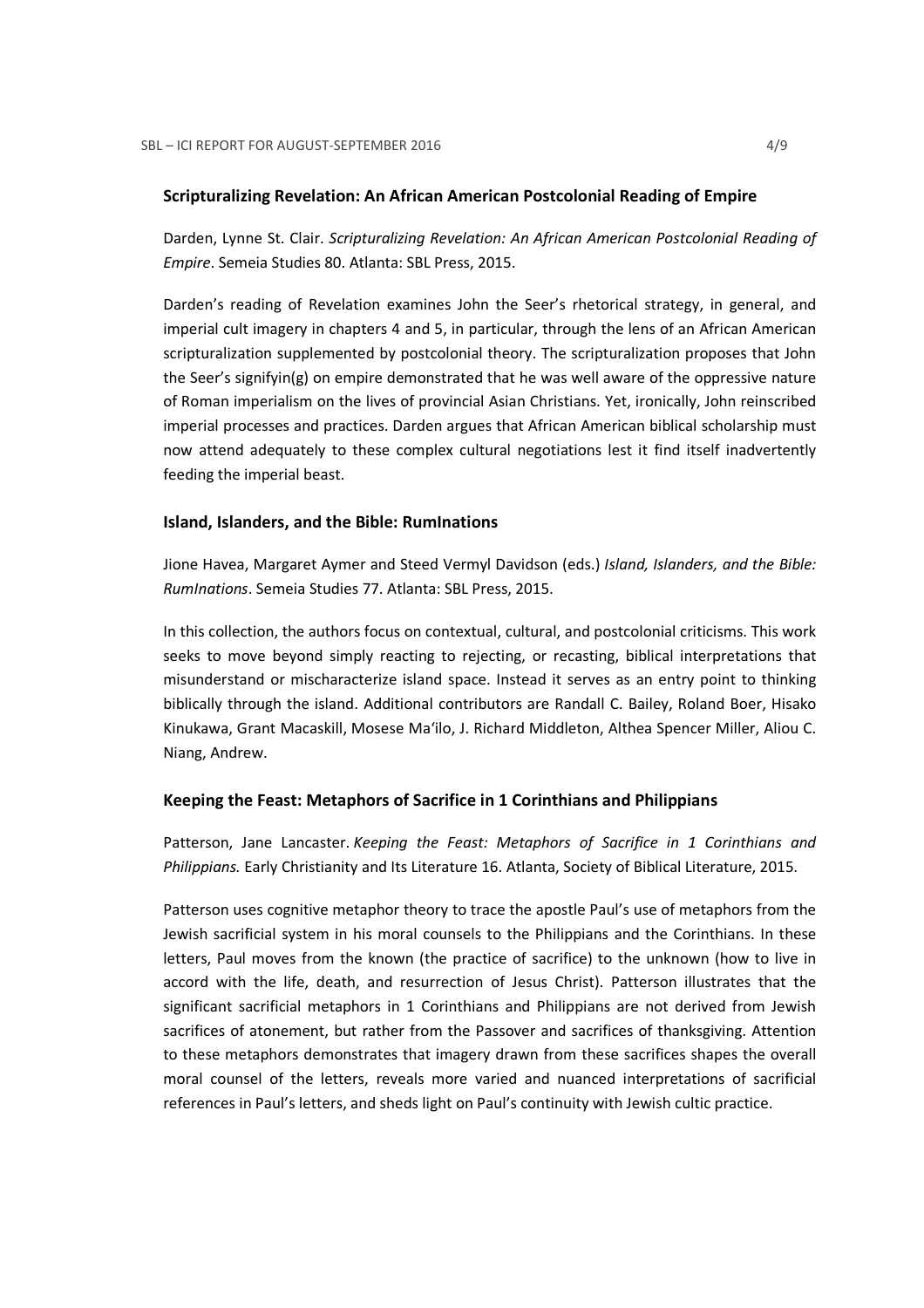#### The First Urban Churches 1: Methodological Foundations

Harrison, James R. and L. L. Welborn (eds.) The First Urban Churches 1: Methodological Foundations. Writings from the Greco-Roman World Supplement Series 7. Atlanta: Society of Biblical Literature, 2015.

This collection of essays examines the urban context of early Christian churches in the firstcentury Roman world. A city-by-city investigation of the early churches in the New Testament clarifies the challenges, threats, and opportunities that urban living provided for early Christians. Readers will come away with a better understanding of how scholars assemble an accurate picture of the cities in which the first Christians flourished.

## Worship, Women, and War: Essays in Honor of Susan Niditch

Collins, John J., T. M. Lemos, Saul M. Olyan (eds.) Worship, Women, and War: Essays in Honor of Susan Niditch. Brown Judaic Studies 357. Providence: Brown Judaic Studies, 2015.

This volume of essays honors Susan Niditch, author of War in the Hebrew Bible: A Study in the Ethics of Violence (1993), "My Brother Esau Is a Hairy Man": Hair and Identity in Ancient Israel (2008), and most recently, The Responsive Self: Personal Religion in Biblical Literature of the Neo-Babylonian and Persian Periods (forthcoming), among other influential publications. Essays touch on topics such as folklore, mythology, and oral history, Israelite religion, ancient Judaism, warfare, violence, and gender.

#### A Most Reliable Witness: Essays in Honor of Ross Shepard Kraemer

Harvey, Susan Ashbrook, Nathaniel DesRosiers, Shira L. Lander, Jacqueline Z. Pastis, and Daniel Ullucci (eds.) A Most Reliable Witness: Essays in Honor of Ross Shepard Kraemer. Brown Judaic Studies 358. Providence: Brown Judaic Studies, 2015.

Ross Kraemer is Professor Emerita in the Department of Religious Studies at Brown University. This volume of essays, conceived and produced by students, colleagues, and friends bears witness to the breadth of her own scholarly interests. Contributors include Theodore A. Bergren, Debra Bucher, Lynn Cohick, Mary Rose D'Angelo, Nathaniel P. DesRosiers, Robert Doran, Jennifer Eyl, Paula Fredriksen, John G. Gager, Maxine Grossman, Kim Haines-Eitzen, Susan Ashbrook Harvey, Jordan Kraemer, Robert A. Kraft, Shira L. Lander, Amy-Jill Levine, Susan Marks, E. Ann Matter, Renee Levine Melammed, Susan Niditch, Elaine Pagels, Adele Reinhartz, Jordan Rosenblum, Sarah Schwarz, Karen B. Stern, Stanley K. Stowers, Daniel Ullucci, Arthur Urbano, Heidi Wendt, and Benjamin G. Wright.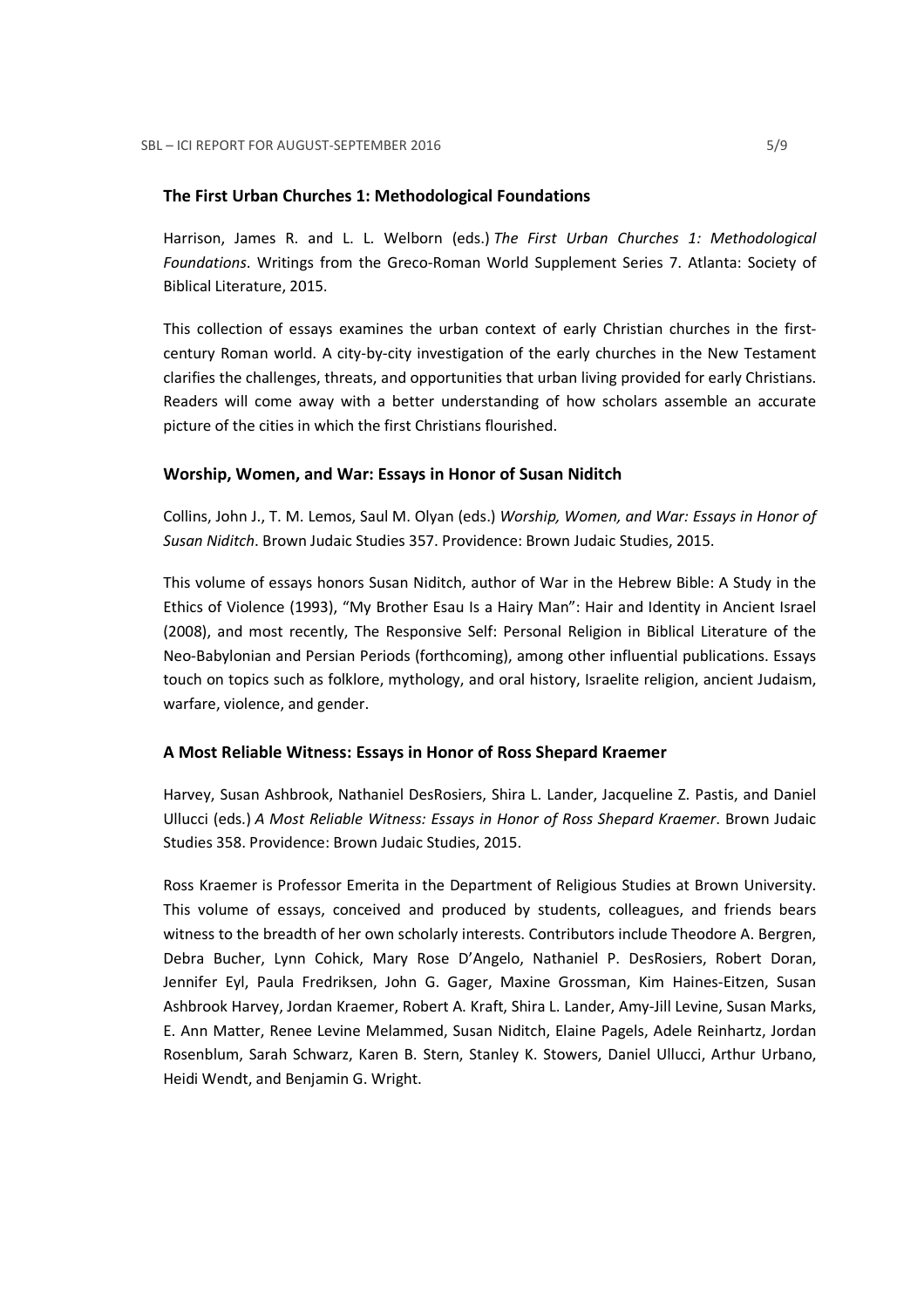## EXCITING NEW DEVELOPMENT: Other Publishers' Resources and Resources in Spanish

Oxford University Press offers free and reduced rate access to dozens of countries. Learn more on their website.

We are also very excited to announce that we have managed – through the facilitation of one of our ICI executive members (Juan Manuel Tebes) – to include some Spanish publications in our initiative. We thank the Instituto Multidisciplinario de Historia y Ciencias Humanas who is willing to make some direct links to free Spanish publications available on the ICI book repository page. See the following link. Links are available there to the following books (in Spanish):

- Excavation reports of Tell el-Ghaba (Egypt)
- Study of Stela of Gebel Barkal (Egypt)
- Proceedings I institute worshop (includes articles on ANE)
- Proceedings II institute worshop (includes articles on ANE)
- Proceedings III institute worshop (includes articles on ANE)

There is also a link to the following Spanish journal:

• Journal of Egyptological Studies

## (e) ICI TEACHING COLLABORATION PROGRAM

In order to facilitate the exchange of scholars and institutions in biblical studies across the globe, a teaching collaboration program is run by the ICI. The facility consists of lists of scholars and institutions interested in exchanges that are made available on the SBL website. See: http://sbl-site.org/educational/ICITeaching.aspx. If you or your institution is interested in such collaboration, please visit the site and enroll yourself in these lists. For more information, contact Tim Langille.

In order to see how scholars are already benefiting from this collaboration programme, see Kelley N. Coblentz Bautch's article on How Videoconferencing with International Scholars Can Enliven Your Classroom

## (f) JOURNAL OF BIBLICAL LITERATURE (JBL) ARCHIVE

Take note that an archive with JBL articles from volume 122.1 of 2003 through volume 130.1 of 2011 is available online to people accessing the SBL website from any ICI country. See http://www.sbl-site.org/publications/ICI\_JBLarchive.aspx. All articles in those volumes can be downloaded for free!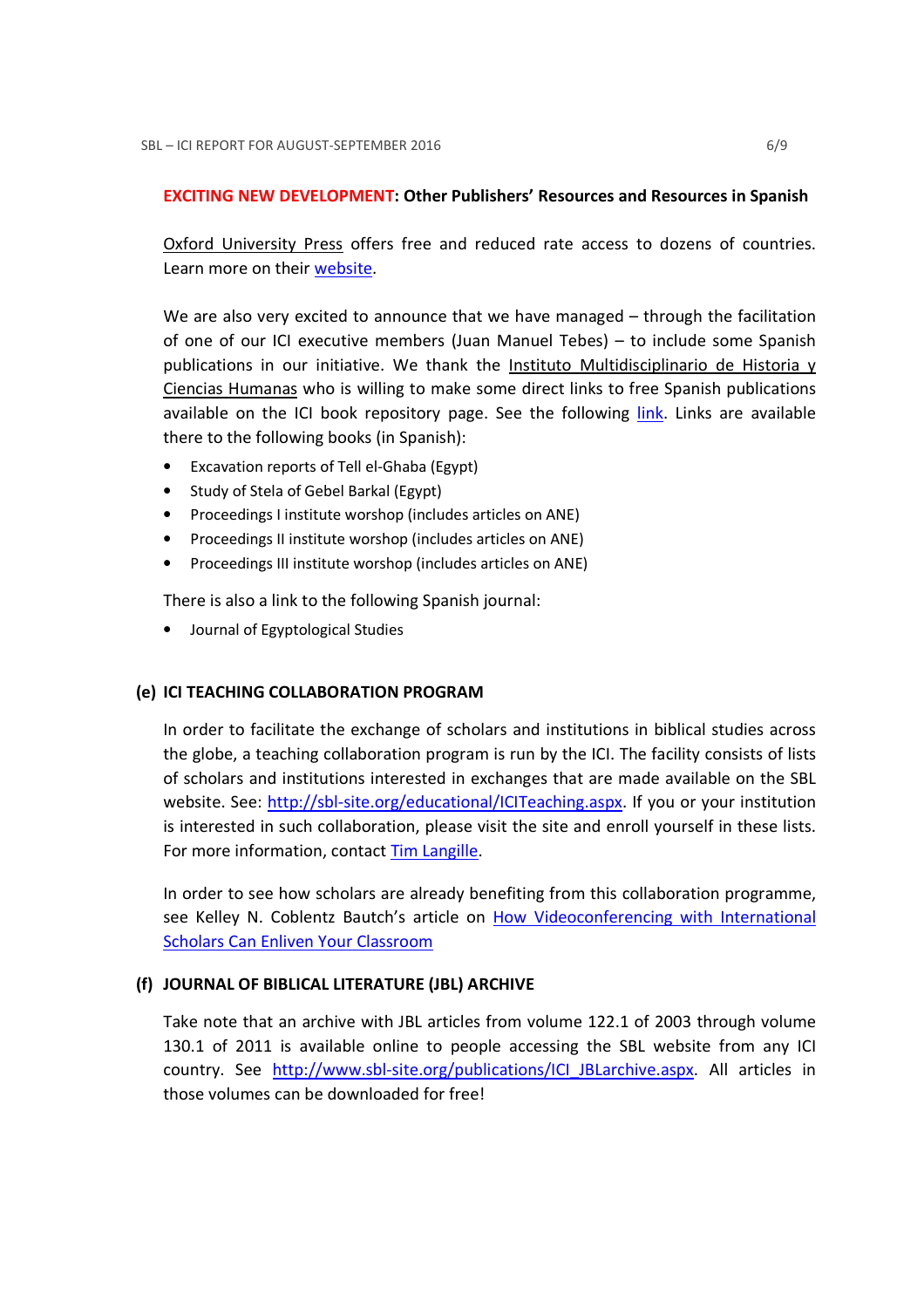## (g) THE SBL WEBSITE

The SBL website (on the SBL Press page) has a facility where one can search the full text of all SBL books! For this very convenient tool, see: http://sbl-site.org/publications/default.aspx

For searching reviews of a vast number of academic publications, see the website of Review of Biblical Literature (RBL) at (you have to log in with your membership number): http://www.bookreviews.org/

## (h) EVENTS

The SBL maintains a significant list of events taking place anywhere in the globe. For the full list please go to http://www.sbl-site.org/meetings/events.aspx

A selection of events is listed below—mainly those taking place in ICI regions. Please provide information on conferences in your region, including calls for papers, to Sharon Johnson at sharon.johnson@sbl-site.org.

#### October 26-28, 2016

#### NTSSA Mini-Conference: Gender & Sexuality

The New Testament Society of South Africa Mini-Conference on Gender & Sexuality will be held 26-28 October 2016 at University of Johannesburg; South Africa

Theme: Mothering Salvation? 1 Tm 2:15 - Gender and Class in early Christian Household Discourse

More information available at the following link.

#### October 27-28, 2016

#### Sacred Scripture in Ukrainian Culture

The Ukrainian Catholic University's Faculty of Philosophy and Theology and Faculty of Humanities are are hosting the International Conference "Sacred Scripture in Ukrainian Culture: The Canonical and Extra-Canonical Writings and their Reception" that will be held in Lviv, Ukraine

More information available at the following link.

## November 18. 2016

## Voices of Israel: Isaiah and Micah

A biblical studies conference jointly sponsored by St. Edward's University and the Katholischen Universität Eichstätt-Ingolstadt will be held at the St. Edward's campus in Austin. The conference will focus on the books of Isaiah (1-39) and Micah to examine issues in the religious life of ancient Israel and specifically Judah in the eighth century. A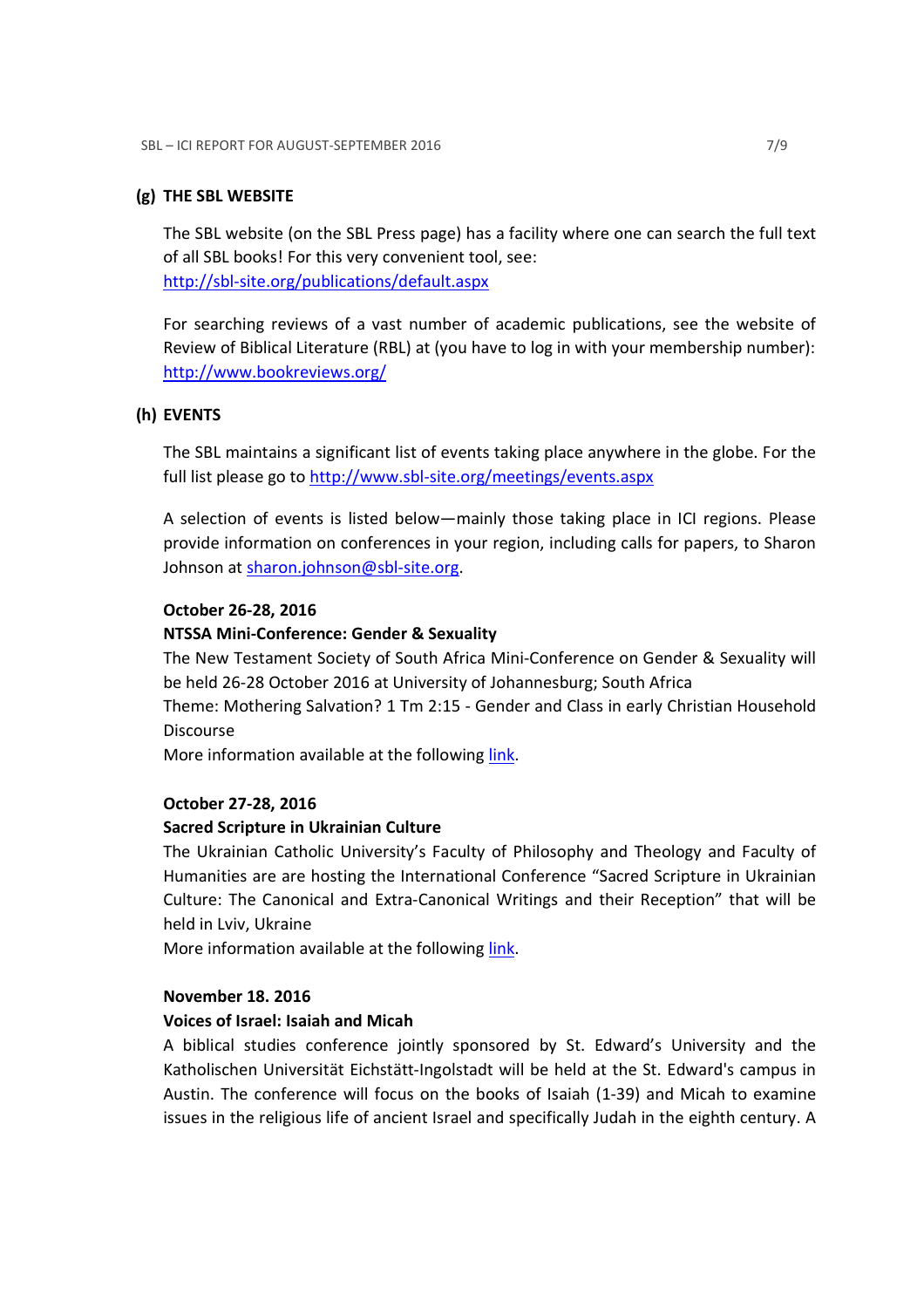key issue across the papers will be the relationship between Isaiah and Micah, both literarily and historically. Invited speakers and respondents include Richard Bautch (Austin), Joachim Eck (Eichstätt-Ingolstadt), Michael Floyd (Austin), Christopher B. Hays (Pasadena), J. Todd Hibbard (Detroit), Ndikho Mtshiselwa (Pretoria), James Nogalski (Waco) and Burkard Zapff (Eichstätt-Ingolstadt).

There will be a concurrent exhibit of art by Jenn Hassin that allows conference participants to engage questions that arise in biblical text from another perspective, that of the creative arts. Ms. Hassin is renown for a style of art that features rolled paper. During the luncheon portion of the conference, Ms. Hassin will speak about her work and her experiences creating art inspired by accounts from Israel as well as her own experiences there.

The Austin conference is one hour by car from the SBL Annual Meeting in San Antonio, which begins the next day.

See more at: https://www.sbl-site.org/meetings/events.aspx#sthash.AeouBaY0.dpuf

November 19-22, 2016 2016 SBL Annual Meeting San Antonio, Texas https://www.sbl-site.org/meetings/Annualmeeting.aspx

August 7-11, 2016 2017 SBL International Meeting Berlin, Germany https://www.sbl-site.org/meetings/Internationalmeeting.aspx

## (i) SBL EDUCATIONAL RESOURCES FREELY AVAILABLE

There are links to numerous educational resources on the SBL website. The following are freely available: (i) Resources on Teaching the Bible; (ii) Freely downloadable Hebrew, Greek and Transliteration fonts (amongst others); (iii) Resources on Bible translations and commentaries; and (iv) Research tool resources.

See http://sbl-site.org/educational/default.aspx

Also remember to check the newly-developed **Bible Odyssey** online portal. See www.bibleodyssey.org. This portal offers wonderful educational resources, but also resources for broader popular audiences. Use this site to popularize our academic studies in faith communities!

Any topics you would like to see Bible Odyssey address? Just send a message to: bow@sbl-site.org